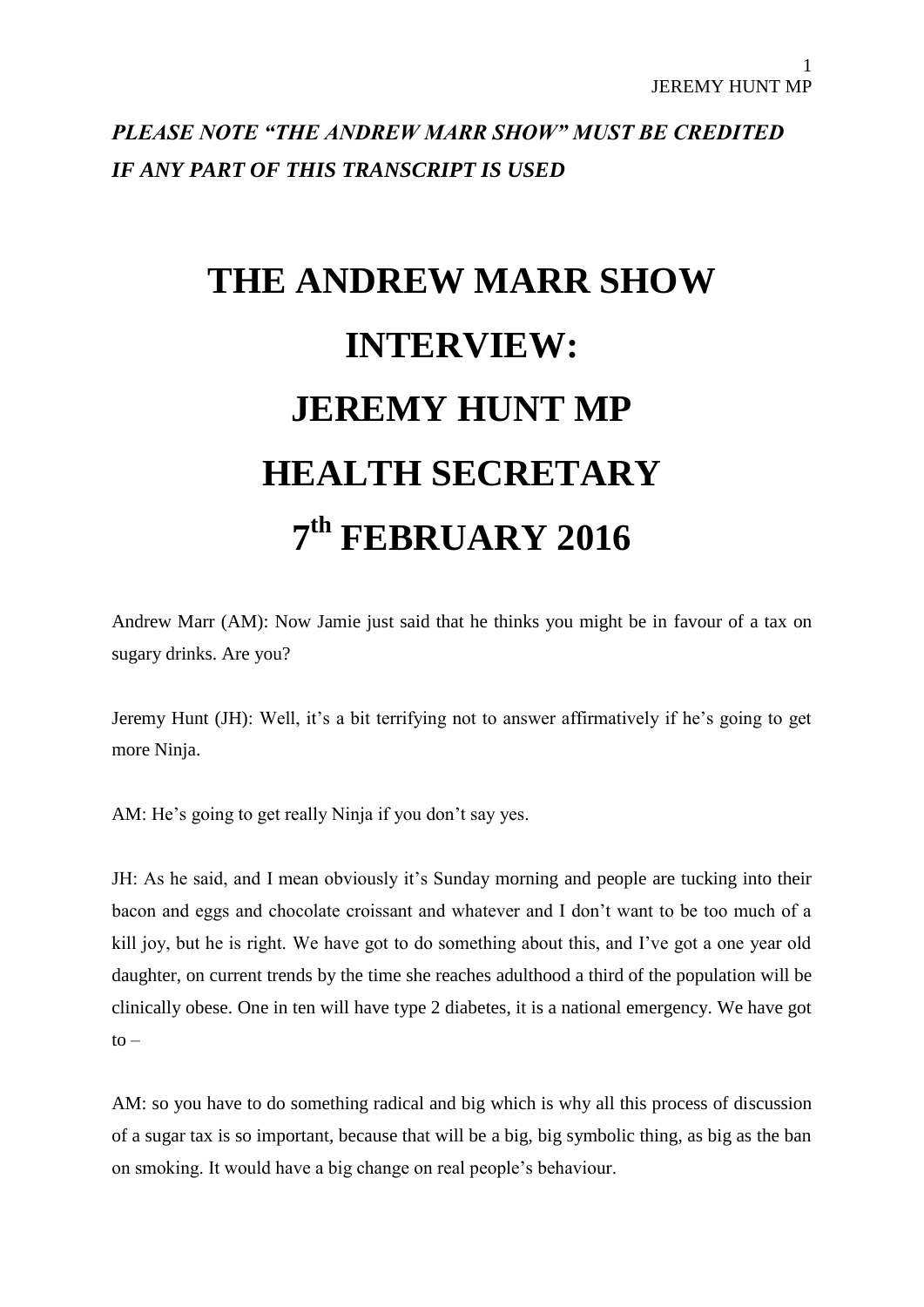JH: Well I actually agree with what he said in the earlier part of the interview which is –

AM: So what's the answer against it if you're not in favour of it, or are in favour of it?

JH: I am in favour of what he said. It has to be a game changing moment, a robust strategy. The issue here is do what it takes to make sure that children consume less sugar, because we have got this terrible problem. We are the most obese nation in the EU and it is getting worse.

AM: Okay, agreed with all of that but what is it?

JH: Well, we're going to be announcing in due course, we're working out the details. David Cameron has said if it isn't a sugar tax there needs to be something that is equally robust, but he hasn't taken a sugar tax off the table. We have got parents up and down the country who want to know that they're going to be given the support they need to make sure their children eat healthily. And I think the other thing that Jamie has been very sensible in saying is you know, partly it's what the food manufacturers do and that's why you have discussion about taxes on drinks. It's also what the retailers do. It's what schools do, it's what parents do and that's why we need a strategy that brings everyone together, and if we do this – I think there's just a final point to make, in this country we have a very good record on public health. Recently the number of teenagers smoking has fallen to below 5% and this is huge progress. If we make up our minds we can do this and I think we will.

AM: Put in a sugar tax and you'll be able to do it.

JH: That's one of the options, but there are many other things as well.

AM: All right. Let's move to the Jnr Doctor's strike. There is a central sort of poisonous misrepresentation which I think has made this a particularly bitter dispute, which is your assertion that the 11 thousand extra deaths at the weekend are connected with poor staffing by junior doctors in hospitals. That drives them absolutely insensate with anger and it's not true.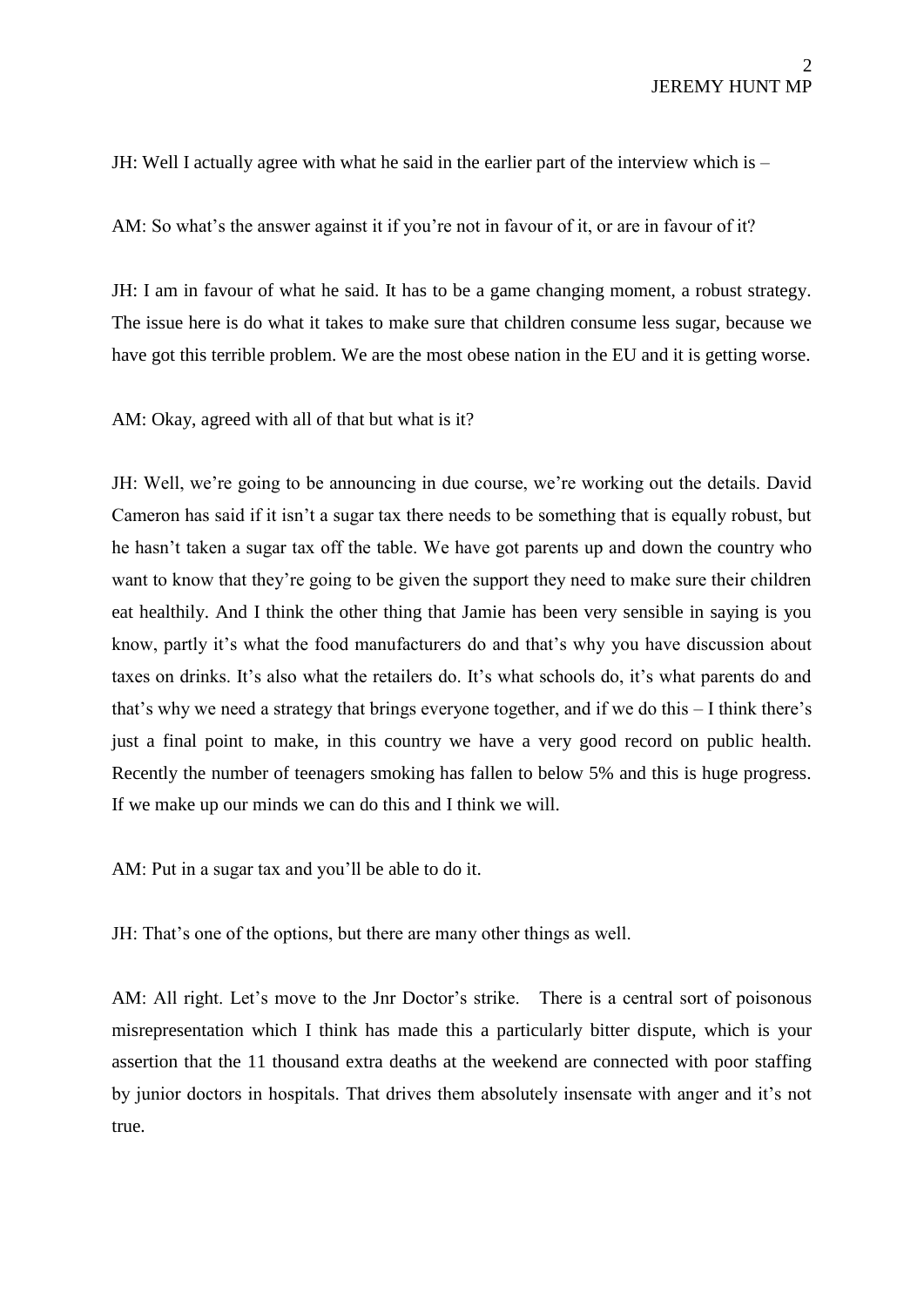JH: Well the truth is that junior doctors are right to say that as we deal with the higher mortality rates at weekends it isn't just about junior doctors. It's about being able to get diagnostic tests back at weekends, it's about consultant cover.

AM: Absolutely yeah.

JH: But, if you look at – we've had I think now 8 studies in the last five years and they are – they all say that staffing levels at weekends are one of the issues that needs to be serious –

AM: One of the issues, but not – and Sir Bruce Keogh, who did the report, has said that it would be rash and misleading to suggest that these deaths are avoidable by changing staffing.

JH: He actually said that it would be rash and misleading to say that you could avoid every single one of those deaths, but he also very clear that staffing levels matter. And I think one of the unfortunate misunderstandings – jnr doctors work incredibly hard; they are some of the hardest working people who do some of the most weekends and nights and we need to support them to do their job better. I think when we deliver a seven day NHS, and this is the end is about making the NHS the safest, the most high quality system in the world. The first thing I had to deal with as Health Secretary was the tragedy of Mid Staffs, and I've learnt from that that when you have these studies that say you've got these problems you can't duck them.

AM: You can't duck them.

JH: You have to deal with them.

AM: But you have connected those excessive deaths to the whole question of rostering and junior doctors and that is what people think is misleading, because it's a much more complicated situation than that. Many of those deaths are caused by the fact that people who go into hospital at the weekends are already iller and therefore much more likely to die. And Sir Bruce Keogh and many others have said you can't connect the number of deaths to rostering questions and yet you have.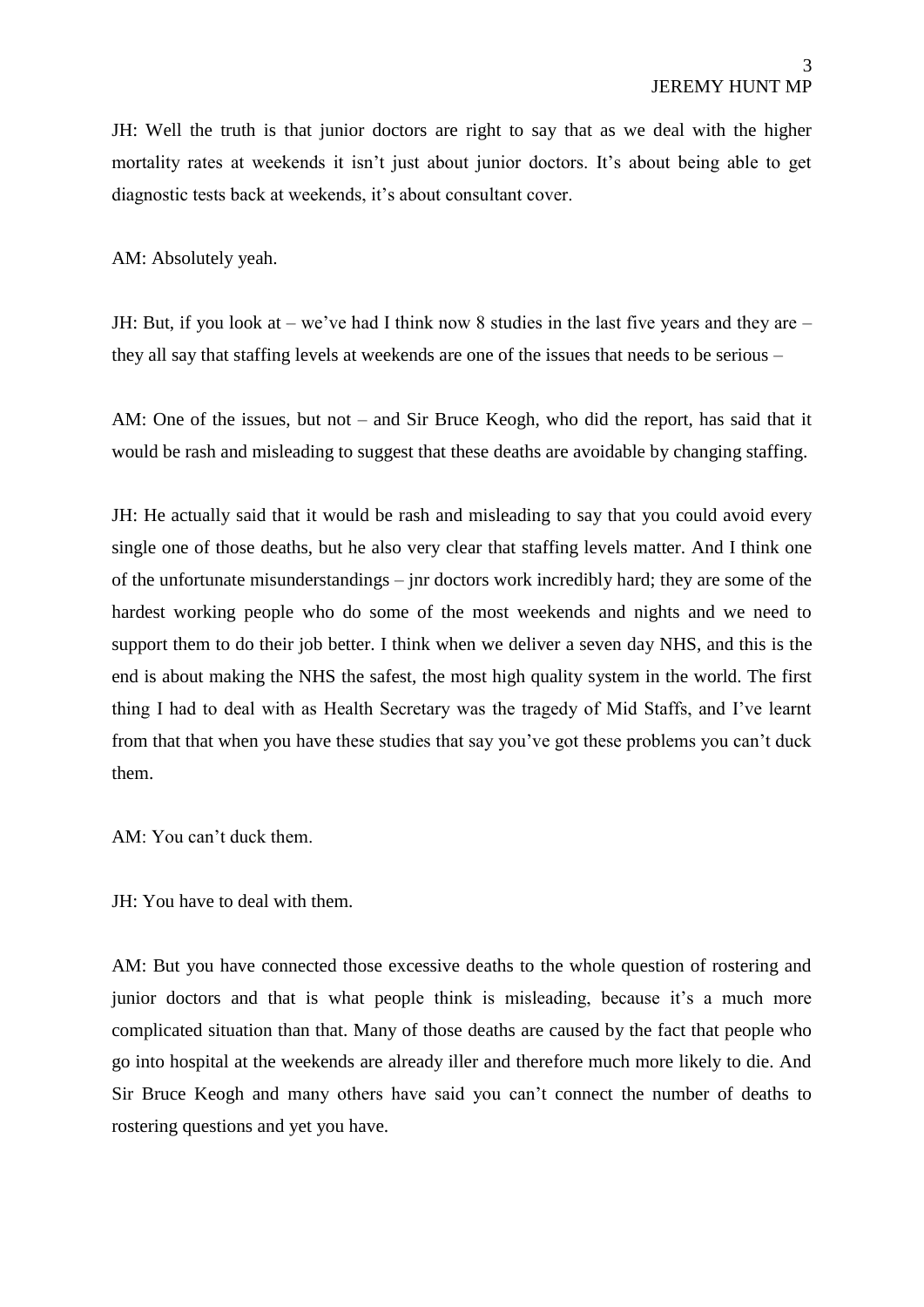JH: Well that's not true. If you look at those studies – no let me just tell you. If you look at the studies and we've had studies that came out by Freemantle last September, we had the study that came out by Prof. Alyn just before Christmas, they all say, the Royal Colleges say that you have got to look at staffing levels. We have three times less medical cover at weekends. Now we're never going to have the same levels because there are going to be lots of things – and I think this is another misunderstanding – there are going to be lots of things that we don't do at weekends, hip operations, knee operations and so on, but for urgent and emergency care – If I give you one example which actually relates to senior doctor presence, the clinical standards – and this is all about making sure we meet the clinical standards, they say that if you're admitted to hospital you should be seen by a senior doctor within 14 hours. That currently only happens in one in eight of our hospitals. Now if we want to promise - if we want that to happen across seven days to week, if we want to promise every NHS patient, as I do, that they're going to get the same high quality care every day of the week, then we have to look at these issues.

AM: I definitely want to return to that, but just to stay on this central question of misrepresenting the position of jnr doctors, I can quote to you two things you've said. 'There are 11,000 excess deaths because we do not staff our hospitals properly at weekends.' And you've said that 'excessive overtime rates give hospitals a disincentive to roster as many doctors as they need at weekends and that leads to 11,000 excessive deaths.' Against Sir Bruce Keogh who did the research who says, 'It is not possible to ascertain the extent to which of these 11,000 deaths may be preventable. To assume they are avoidable would be rash and misleading.' So when the Editor of the BMJ accuses you of misrepresenting that report she was right.

JH: She was wrong. And if you look at Bruce Keogh said there he didn't say that what I said was wrong; he said it's wrong to say that you could avoid every single one of those deaths, but he also confirms that staffing levels are one of the issues that need to be investigated amongst many other issues. And look, in the end, it's intuitively a very sensible thing to observe that if you don't have enough senior doctors when people are admitted to hospital at weekends, if you're not able to check for example the most vulnerable patients twice a day, which is what the clinical standards say, then your risk of a death that could be avoided is higher. And I came into this job wanting to make sure that we offer the highest standards of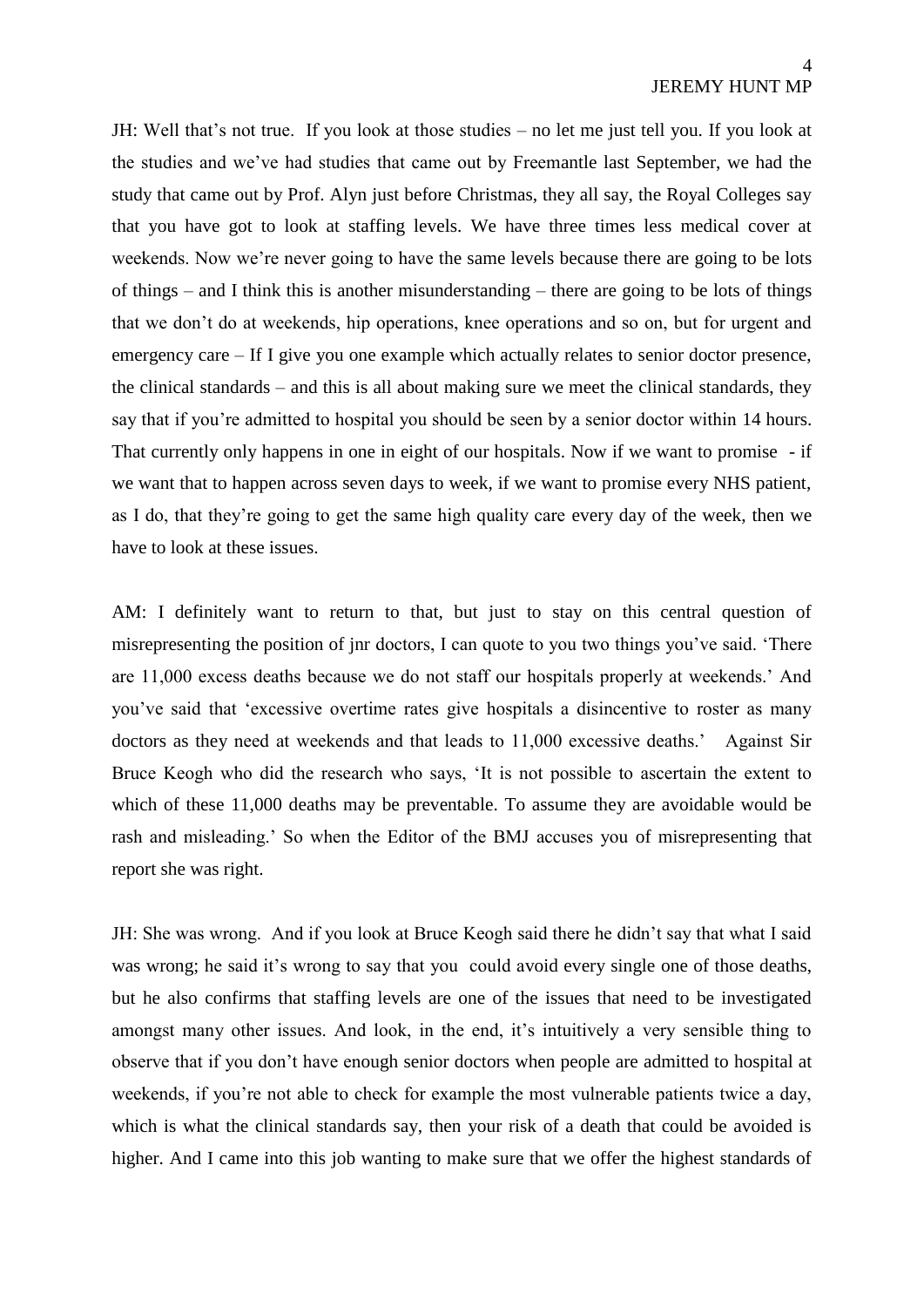care for every single patient. And I think the sad thing about this is that you know we're going to have a strike on Wednesday and actually what I want to do is what every single doctor wants to do. They want to give the highest standard of care to their patients. And what we should be doing is sitting around the table discussing how to do this rather than withdrawing care from patients which can only harm them.

AM: You have said again and again the phrase, 'senior doctors.' Why go into head to head confrontation with the junior doctors who are the very people who are actually staffing hospitals at the weekends and who are not responsible for  $11,000 -$  can we agree that they are not responsible for 11,000 deaths in hospitals over the weekends?

JH: I think there are a number of things that are leading to these –

AM: Can we agree with that to start with at least?

JH: Well there are a number of things. If you look at the study – I think, you know, you're saying to me that we need to be very careful with our words and if you look at the studies they all say there are a number of factors that need to be investigated, including staffing. But if you just look at this contract, and I think there have been a lot of misunderstandings, but look at the crucial issue of pay, because I think this something that worries people. We are absolutely clear that we don't want to cut junior doctors' pay, in fact for the majority of them it will go up. If you look at the

AM: Sorry, just on pay, you said something that I don't understand at all, you have said that this is revenue neutral, you've used that phrase, it's not going to cost any money at all, and you've said that 75% of jnr doctors are going to be paid better – have more money coming in – and the rest won't be worse off. That is mathematically impossible.

JH: Well, in the short term, as we transition to the new contract it will be actually cost us more.

AM: It will be more in the short term.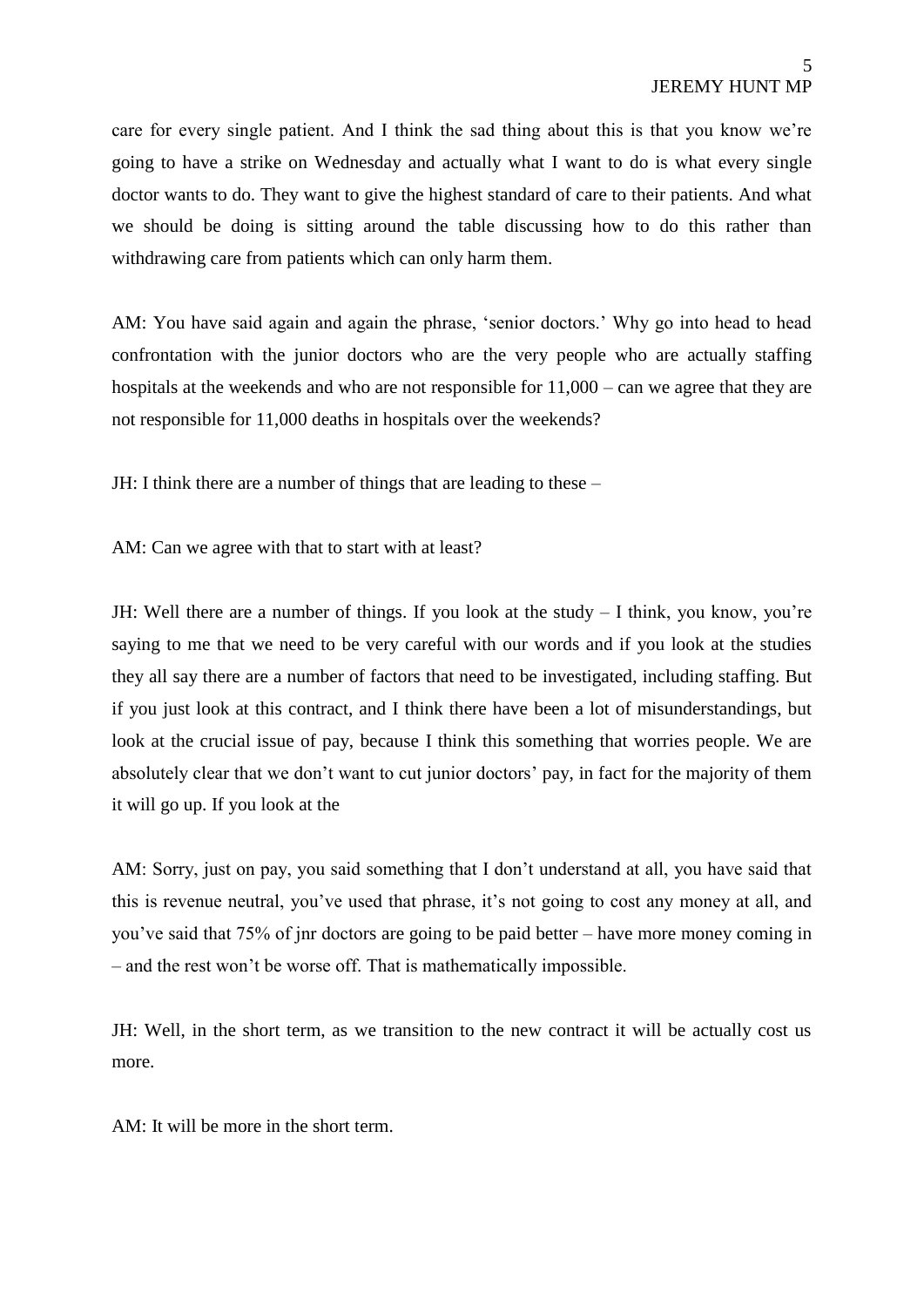JH: As we protect the pay of people as we move to the new contract, but when we move through to the new contract in four years time the total amount going into the jnr doctors pay packet will be higher, not lower and so –

AM: So it's not revenue neutral?

JH: Well it will actually – you know in the end if you're going to ask more doctors to work at weekends…

AM: You're going to have to pay more money?

JH: You're going to pay more, but in order to be able to afford that, to do that in a way that's affordable for the NHS we do need to reduce – this is a very important point – we need to reduce the premiums that we pay at weekends, make up for it with an increase in base pay, but even after these changes that we're making jnr doctors will get a higher premium for working at weekends than the nurses working in the same hospital, than the ambulance drivers who take people to hospital, than the porters, than the cleaners. It's a good deal for junior doctors. But most importantly it will make care safer for patients, because what we need to do is to make sure that our hospitals are properly staffed at weekends.

AM: If it's such a good deal why do you have to protect their pay for three years?

JH: Well because what we're actually doing in this change is we're giving more rewards to people who work the nights and the more frequent weekends and I want to make sure in the transition - it's a very complex business – that there are absolutely no losers. What we'll end up with is a contract that is better for patients, but also better for doctors. Now if you're a jnr doctor at the moment and you go to work at the weekend, you will find in an A&E department we have half as many consultants on a Sunday as we do in the week –

AM: I'll come back to –

JH: No, let me just finish this is very important. So it's a very stressful experience. Now what I want to do if for jnr doctors to know when they go to work, whichever day of the week,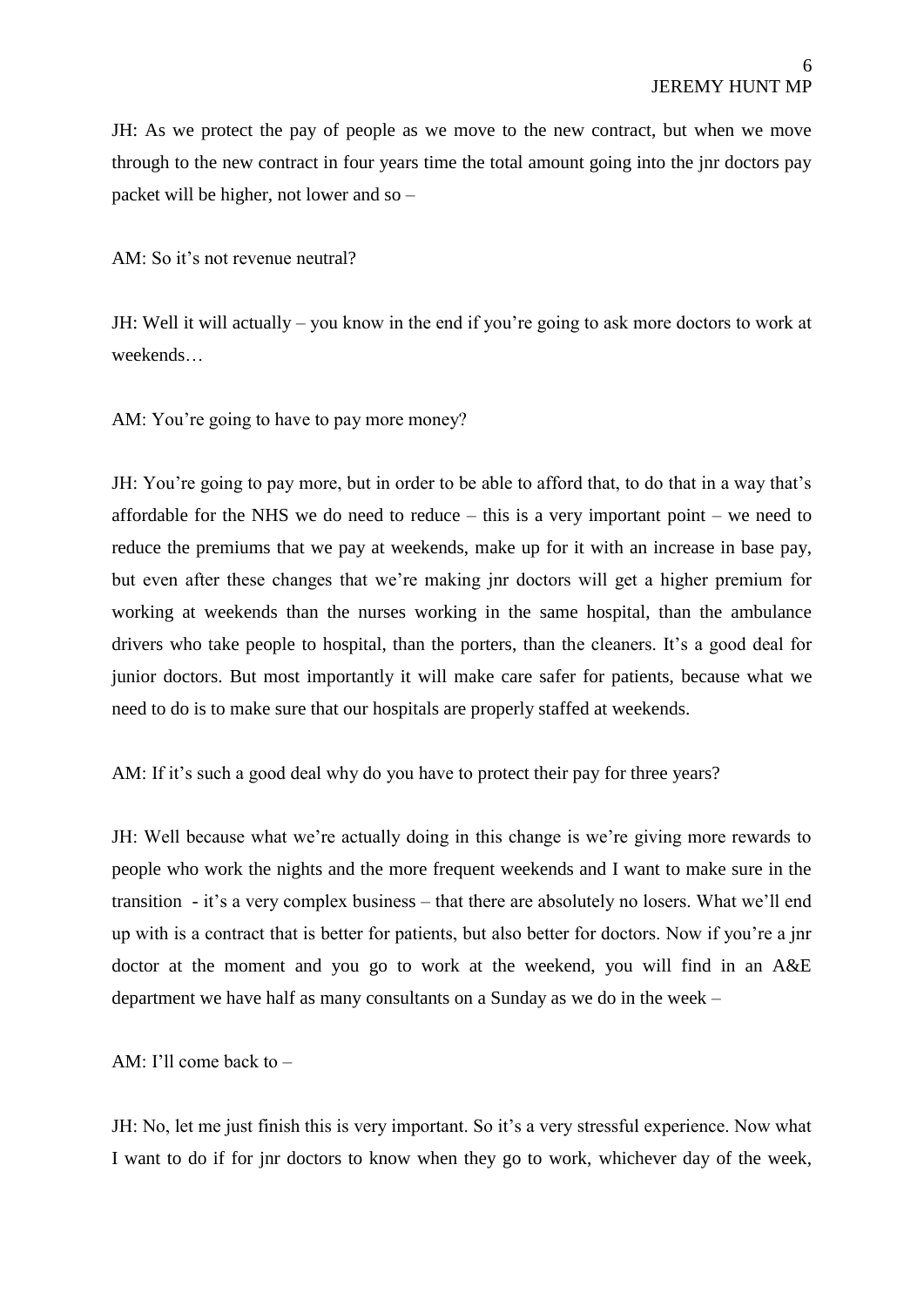they're going to get the support that they need to be able to give the best care to patients. And you know, this is obviously very challenging. The BMA is a very formidable union, I mean health secretaries, you look at the battles that Ken Clarke had, that Nye Bevan had, you know, health secretaries have these battles but what history judges if in the end have you done the right thing for patients?

AM: Well let me come back to that, because again you've used the phrase senior doctors and the Keogh report makes it very clear that if you're going to get better care at the weekends you need not the jnr doctors simply, but you need the consultants. I know this is a cliché, sorry consultants, off the golf course and back into the hospitals and you need the people doing the bloods and the MRIs and the nurses and people running the pharmacy and all of them. So where is going to be the great battle to get them doing seven day working as well?

JH: Well, they are an absolutely vital part of it and we're having negotiations with the BMA on those. They have been a bit more constructive and those negotiations are ongoing so I hope we'll do that, but if you look at what Sir Bruce Keogh, what the Royal Colleges, what Sir David Dalton who runs Salford Royal which is one of the hospitals that has successfully introduced seven day care, they say that you need senior decision makers. That could be a junior doctor towards the end of their training, junior doctors are actually in training for very many years, but you need experienced doctors. That will be consultants, it'll be junior doctors with experience.

AM: So you're going to make consultants come in on Sundays and Saturdays as well?

JH: We have said that we will have to remove the opt out that consultants – that jnr doctors don't have but consultants currently have which means that they're able not to work at all at weekends. And you know, the goal here is  $-$  and this is I think important because I feel what's happening with this junior doctors debate is that we've lost some of the big picture. This is actually a year of opportunity for the NHS. In the spending round last autumn this government gave the NHS the  $6<sup>th</sup>$  biggest increase in its budget ever. We've just had a really tough period –

AM: I will come to the aggregate, I promise.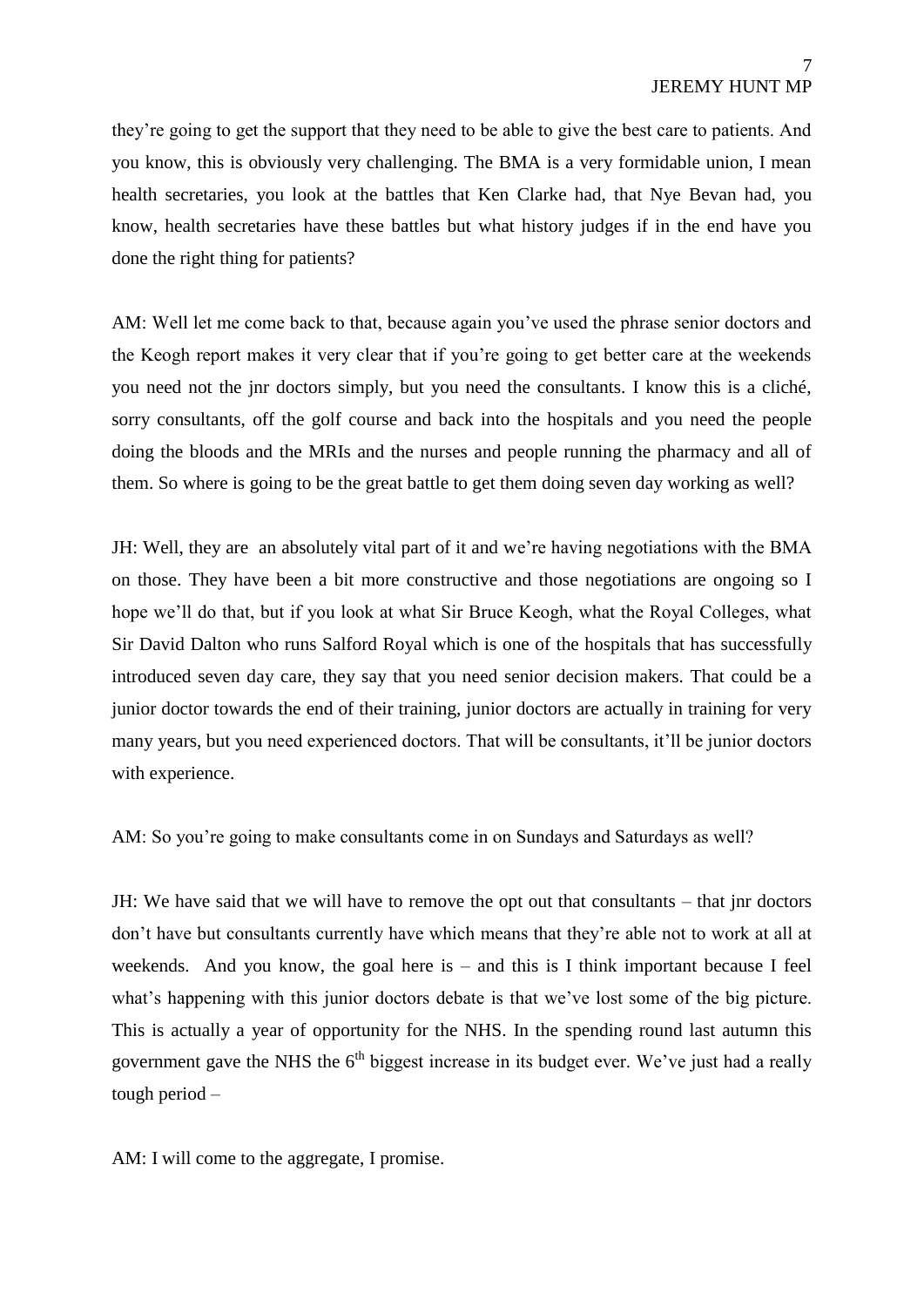JH: Okay, only my point is that we have an opportunity now to actually turn the NHS into the safest, highest quality health care organisation in the world and that's what I'm absolutely determined to do.

AM: And yet somehow you've absolutely outraged junior doctors in all of this. Let me read you a few things they have said to us, we've been talking to some. Rachel Clark, who's a doctor in Oxford, says, 'Mr Hunt has made me feel demoralised, insulted and cheap. He implies we're the problem, when I give my life to the NHS. It's so grim on the frontline now I sometimes work 14 or 15 hours straight without a second even to eat. I have never felt so despairing or so close to quitting medicine.' Andy King, a registrar from Oxford: 'with so many patients to see I'm absolutely petrified. I'm too exhausted to look after them safely. If we are stretched even more thinly over seven days I'm certain patients are going to die.' This is what they're saying. One final one, Jane Jenyon from Hereford: 'the profession is at absolute breaking point. I see doctors in tears because they are so despairing about what the future holds. Jeremy Hunt has done this. He's driving away a whole generation of doctors.' Those are the voices of doctors right now, that's what they feel.

JH: Yes, and it's incredibly disappointing that the totally irresponsible way that the BMA has behaved in refusing to sit down and talk about how we can improve patient care and spreading misinformation that those doctors, for example...

AM: That's their personal experience of daily life, not what the BMA's standing for.

JH: One thing I would agree with them and the BMA is that quite outside the contract we need to do a number of things to improve the morale of junior doctors, and I think there's a lot we can do with respect to the training. But what I would say is, you know, one of the reasons for that anger, and there is anger there, is because they were told by the BMA that their pay was going to be cut. It isn't. They were told that they were going to be asked to work longer hours. They aren't. We're actually bringing down the hours they work. And if you're told by your union that the Health Secretary wants to do these awful things, of course you feel devalued. Now the way to restore morale in the profession is – the way to restore morale is to sit round the table, discuss what is the right thing to do for doctors and for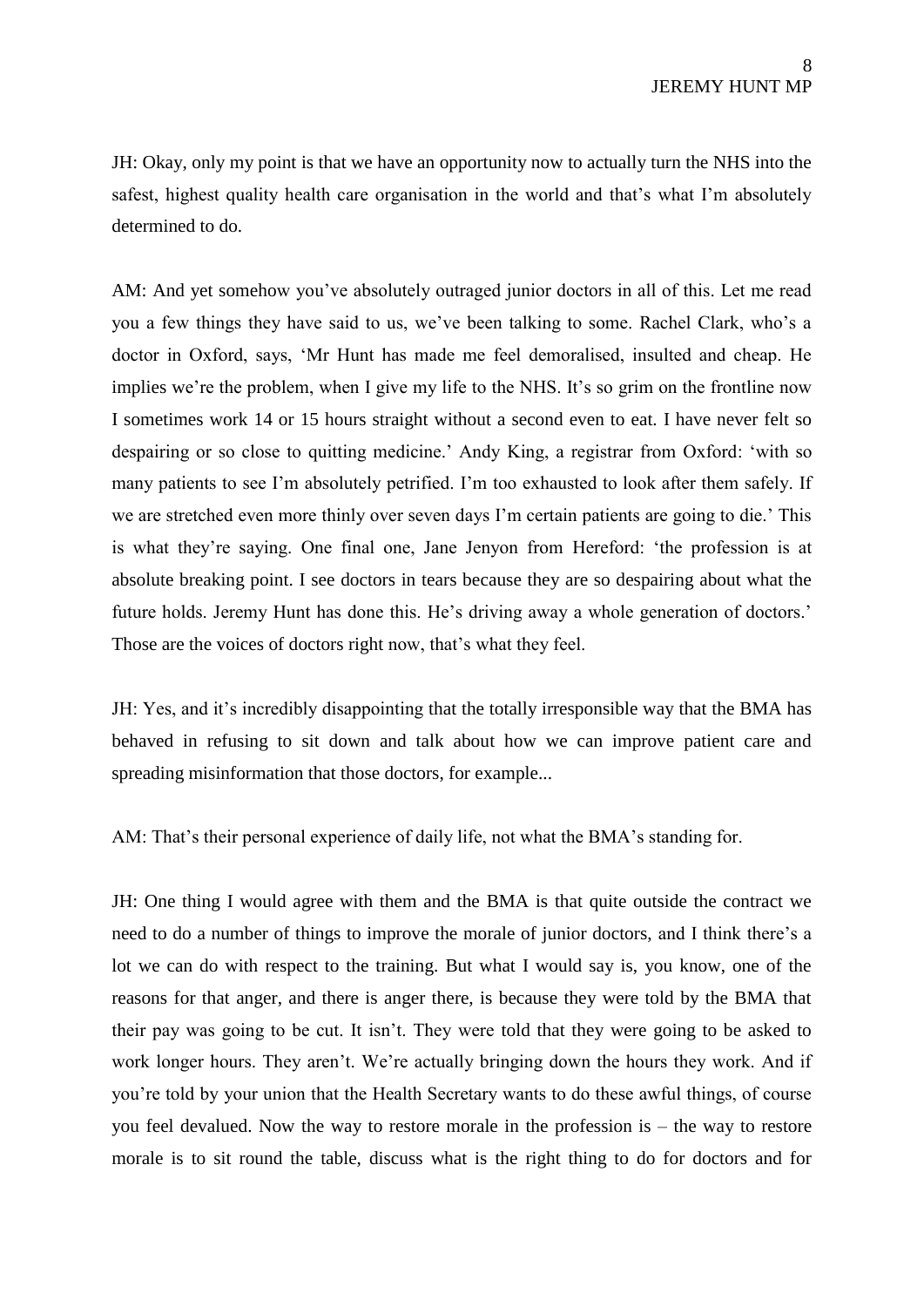patients, and also to look at the bigger picture, which is record resources going into the NHS, as I say, the sixth biggest increase in funding in one year in the history of nearly 70 years of the NHS. More doctors and nurses than ever. A total commitment by the government to making the NHS the highest quality, the safest healthcare anywhere in the world. And you know, there are always battles along the way, but I think what history will ask is: did the Health Secretary, did the government that's committed in its manifesto to seven-day services, did they do the right thing for patients to make care safer and better? And if they did, in the end I think doctors too will say well, you know, there was a big argument over it but it was the right thing for the NHS.

AM: Just on the eight billion you mentioned, the King's Fund says that that will not fund the seven-day thing, it's already – most of it's already been spent, so you're going to need more money. Two things on that. One, are you really sure in your heart of hearts that your language on this has been adroit?

JH: Well, I think my language has been extremely careful, because I've always wanted to make sure that people understand how hard junior doctors are working. What I can't control, as you know very well, we have a free press and often my words are distorted by the BMA, which is one of the cleverest trade unions in the book, because they know that any argument between doctors and politicians the public are going to side with the doctors. But in the end, you know, look at the big picture here. The NHS has come up –

AM: The big picture is – I'm sorry – is that they are still absolutely furious with you. 98 per cent of these highly educated, hardworking people have voted to strike. It can't be everybody else's fault but yours, surely?

JH: No, look, I take responsibility for everything that happens in the NHS. But, you know, what I also have to take responsibility for is the care that we give to patients, that's the most important thing for any Health Secretary. And I think the big picture here is record resources going to the NHS, record numbers of doctors and nurses.

AM: Sorry, record – record numbers of doctors doing there two years basic training and then going off to find a job somewhere else, because almost 50 per cent now leave and do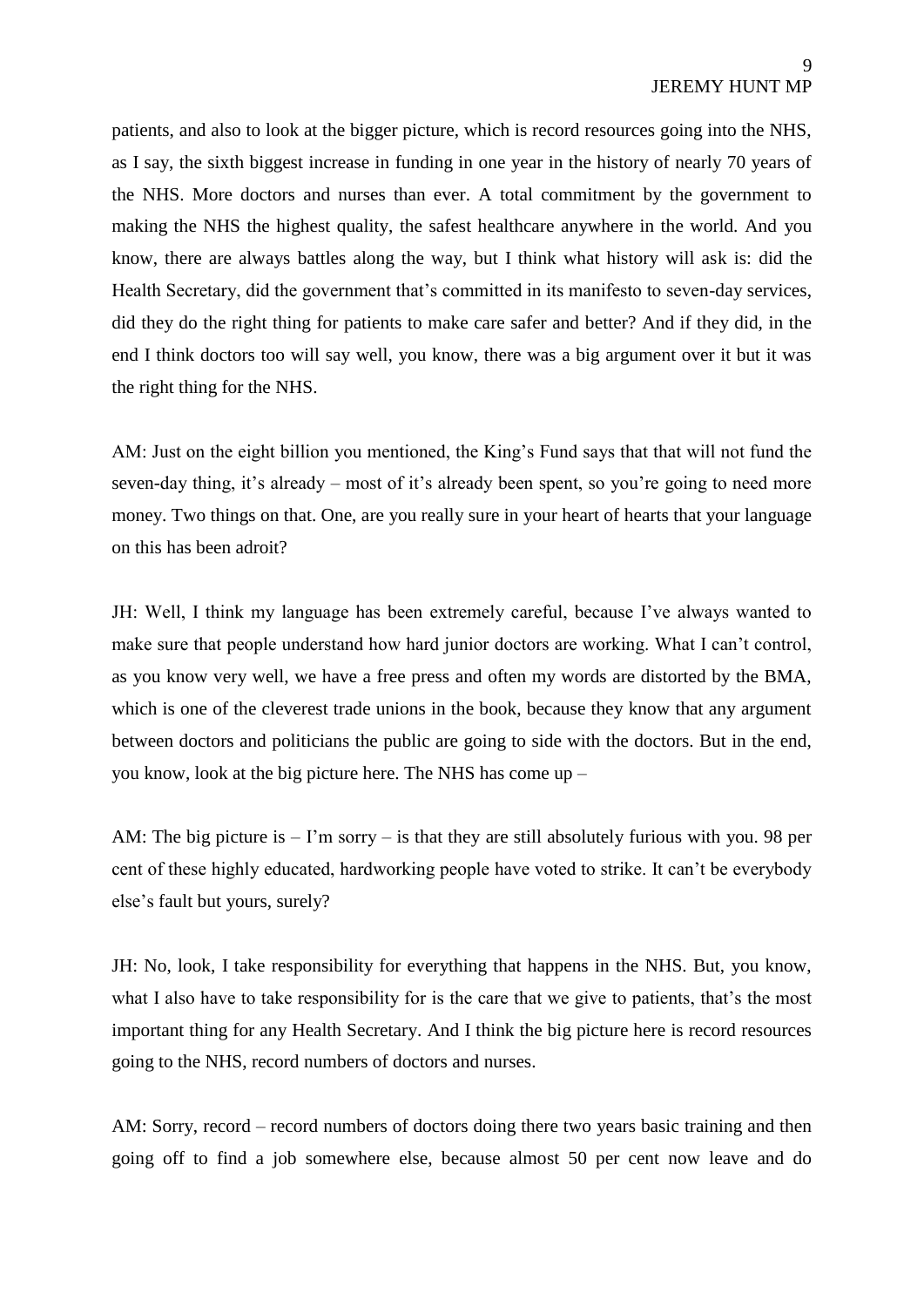something else and don't go into the NHS because they are so horrified and demoralised before they even start.

JH: Well, Andrew, I think it's really important that you don't make a snap judgement about what's happening to doctors in the heat of a very difficult industrial relations dispute. We have 11,000 more doctors than five years ago. This is a moment for the NHS to pull together and in the end doing the right thing for patients is the way that will help the NHS go from strength to strength.

AM: Last question, I promise, on this: are you – have you got more to give them when you meet them next?

JH: Our door is open. I said there's a single issue that we are still at loggerheads on, is this question of unsocial hours on Saturdays, and I've said my door is open, I'm happy to do that. The BMA are saying they don't want to talk about that. What I say is, you know, rather than cancelling more operations, come and talk.

AM: Now, you're announcing today four billion pounds to make the NHS paperless. Why is that so important?

JH: Well, let's go back to those junior doctors that you were talking about. One of the things they find incredibly frustrating is that they spend so much time filling out paperwork, bureaucracy. We know that proper investment in  $IT - it's$  not without its pitfalls, but proper investment in IT can save time for doctors and nurses and they can spend more time with patients. And this is a much needed investment to allow that to happen.

AM: You came in after the NHS was in some kind of crisis to smooth feathers, to calm things down, and people regard you now as toxic. Isn't this going to be a very damaging thing for somebody who is still talked about in the senior ranks of the Conservative Party as the future leader of the Conservative Party?

JH: Look at the history of NHS. The person who founded the NHS, Nye Bevan, was described three years after the end of the Second World War by the BMA as the 'medical